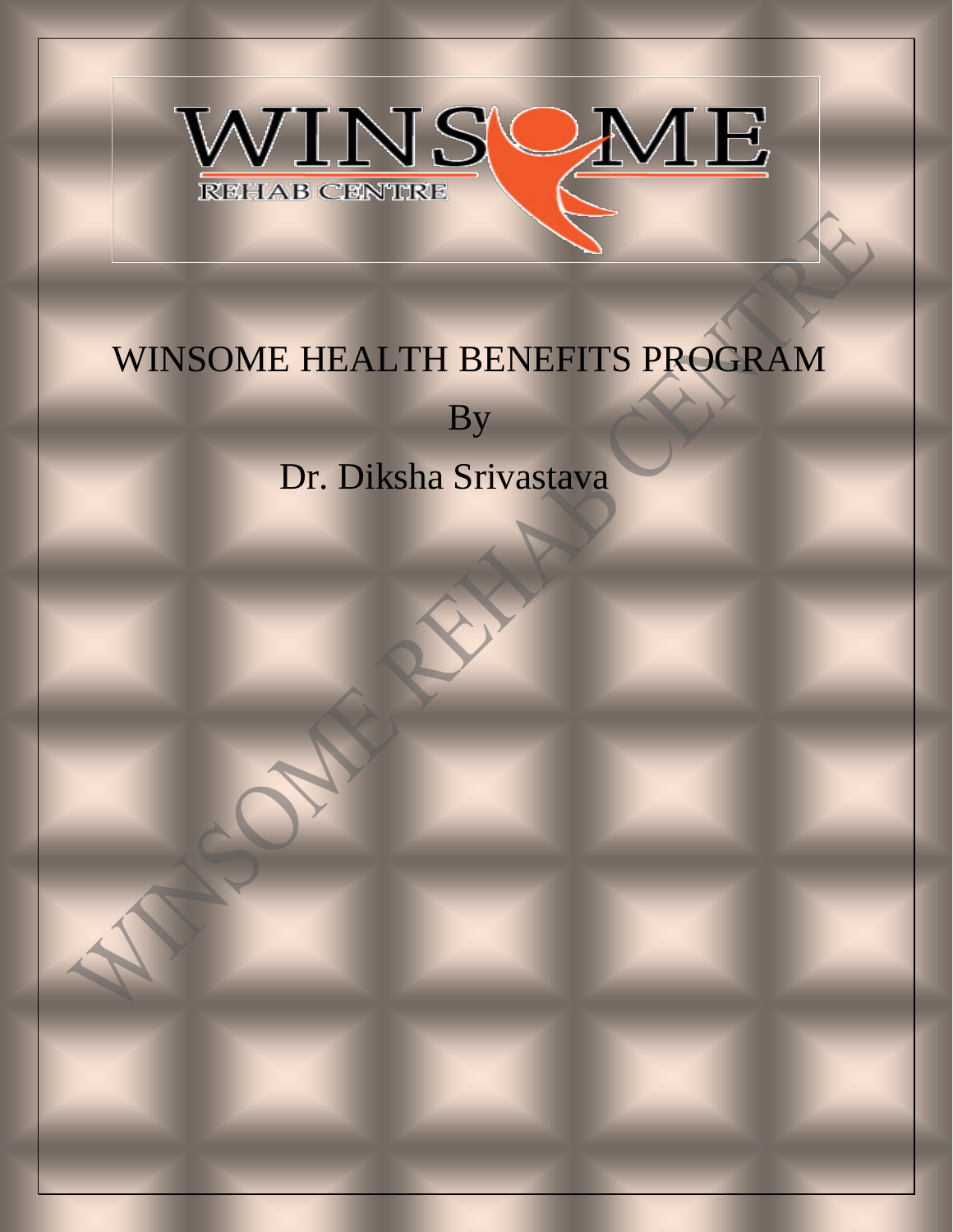| <b>Date</b> | <b>June Plan</b>                                                                        |
|-------------|-----------------------------------------------------------------------------------------|
|             |                                                                                         |
| 7/6/2021    | Introduction to what is health.                                                         |
|             |                                                                                         |
|             | Aim: To work on physical, mental, emotional, and spiritual health for complete wellness |
|             | For doing any exercises,                                                                |
|             | Connect to your body                                                                    |
|             | Correct your posture                                                                    |
|             | Count for repetition                                                                    |
|             | Learning breathing pattern                                                              |
|             | Deep breathing exercises                                                                |
|             | Relaxation                                                                              |
|             | Gratification                                                                           |
|             |                                                                                         |
| 8/6/2021    | Warm up                                                                                 |
|             | Stretching                                                                              |
|             | Spine mobility exercise                                                                 |
|             | Posture correction                                                                      |
|             | Deep breathing                                                                          |
|             | Relaxation                                                                              |
|             | Gratification                                                                           |
|             | Thought diary: watch for your negative emotions                                         |
|             |                                                                                         |
| 9/6/2021    | Warm up                                                                                 |
|             | Leg exercises                                                                           |
|             | Spine mobility exercises                                                                |
|             | Back and hip muscles stretching                                                         |
|             | <b>Standing posture correction</b><br>Relaxation                                        |
|             | Gratification                                                                           |
|             | Thought diary: Watch for your negative emotions                                         |
|             |                                                                                         |
|             |                                                                                         |
| 11/6/2021   | Brain gym warm up exercises<br>Deep breathing with breath hold to maintain 1:4:2 ratio  |
|             | Om chanting                                                                             |
|             |                                                                                         |
|             | <b>Discussion</b>                                                                       |
|             |                                                                                         |
| 14/6/2021   | Warm up exercises                                                                       |
|             | Neck and shoulder stretching                                                            |
|             | <b>Breathing exercises</b>                                                              |
|             | Relaxation                                                                              |
|             |                                                                                         |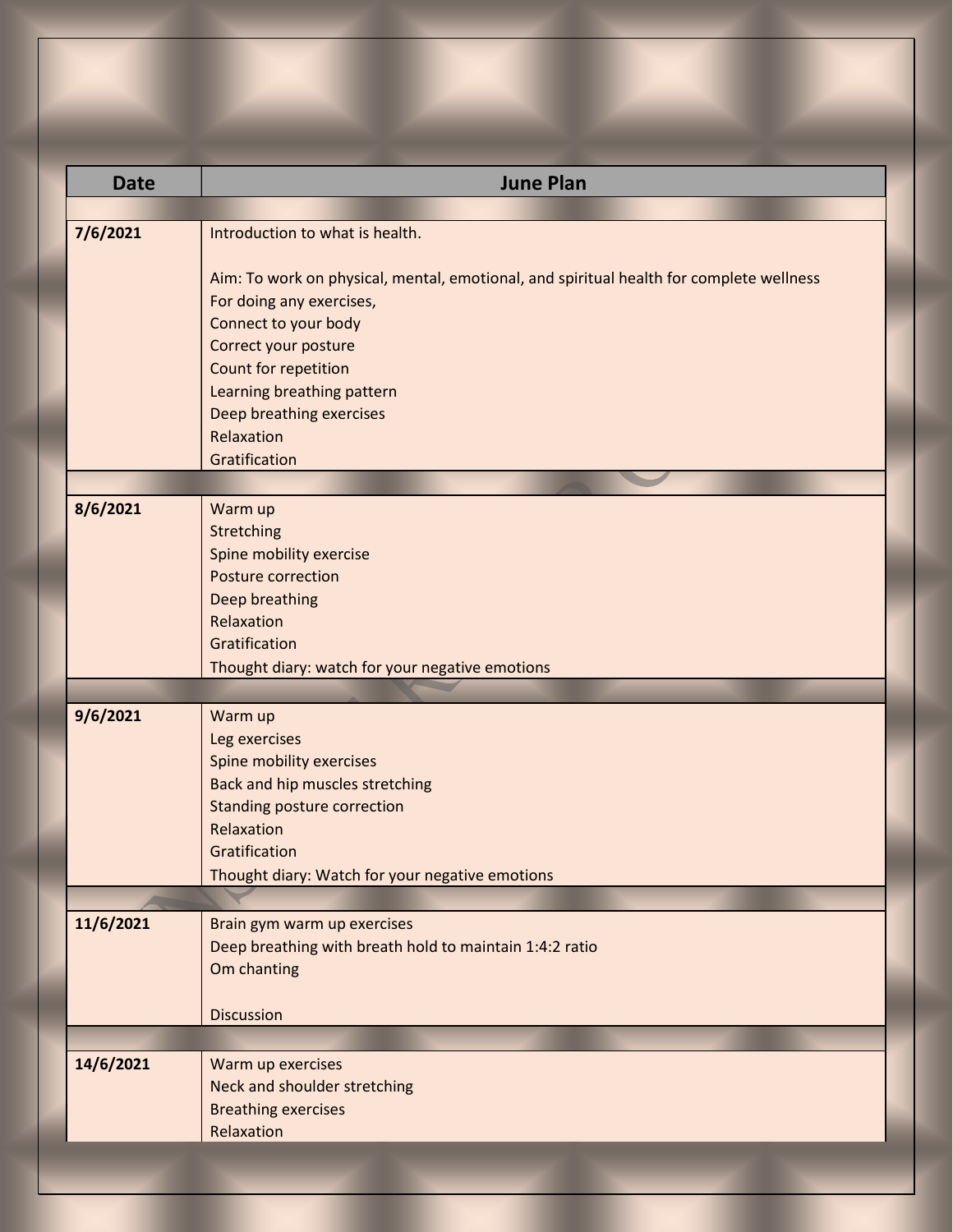|           | Gratification                                                                                                    |
|-----------|------------------------------------------------------------------------------------------------------------------|
|           | Thought diary: observe for your triggers of negative emotions and anxiety i.e. HALT                              |
|           | Hunger, Anger, lonely and tired.                                                                                 |
|           | Each one triggers a mental or physical reaction that resembles anxiety - and each one is within<br>your control. |
|           | Observe your body and mind to control your reactions to situation, response is under your                        |
|           | control but not the reaction                                                                                     |
|           |                                                                                                                  |
| 15/6/2021 | Follow up                                                                                                        |
|           |                                                                                                                  |
| 16/6/21   | Warm up                                                                                                          |
|           | Stretching exercises of shoulder, upper back, and mid back                                                       |
|           | <b>Breathing</b><br>Om chanting meditation                                                                       |
|           | Thought diary                                                                                                    |
|           |                                                                                                                  |
| 17/6/21   | Warm up                                                                                                          |
|           | Mid back, lower back stretching                                                                                  |
|           | <b>Gluteus stretching</b>                                                                                        |
|           | <b>Breathing exercise</b>                                                                                        |
|           | Om chanting meditation                                                                                           |
|           | Thought diary                                                                                                    |
|           | <b>Discussion</b>                                                                                                |
|           |                                                                                                                  |
| 18/6/21   | Brain gym exercises                                                                                              |
|           | Spine mobility exercises                                                                                         |
|           | <b>Breathing exercises</b><br>Relaxation                                                                         |
|           | <b>Discussion</b>                                                                                                |
|           |                                                                                                                  |
| 21/6/21   |                                                                                                                  |
|           | Introduction of yoga<br>Difference between Yoga and Exercise                                                     |
|           | Yoga asana in sitting, spine and prone positions                                                                 |
|           | Pranayama                                                                                                        |
|           |                                                                                                                  |
| 22/6/21   |                                                                                                                  |
|           |                                                                                                                  |
|           | Warm up                                                                                                          |
|           | Leg Stretching exercises and back stretching exercise with support of wall                                       |
|           | <b>Breathing exercises</b>                                                                                       |
|           | Relaxation                                                                                                       |
|           | <b>Discussion</b><br><b>Thought Diary</b>                                                                        |
|           |                                                                                                                  |
|           |                                                                                                                  |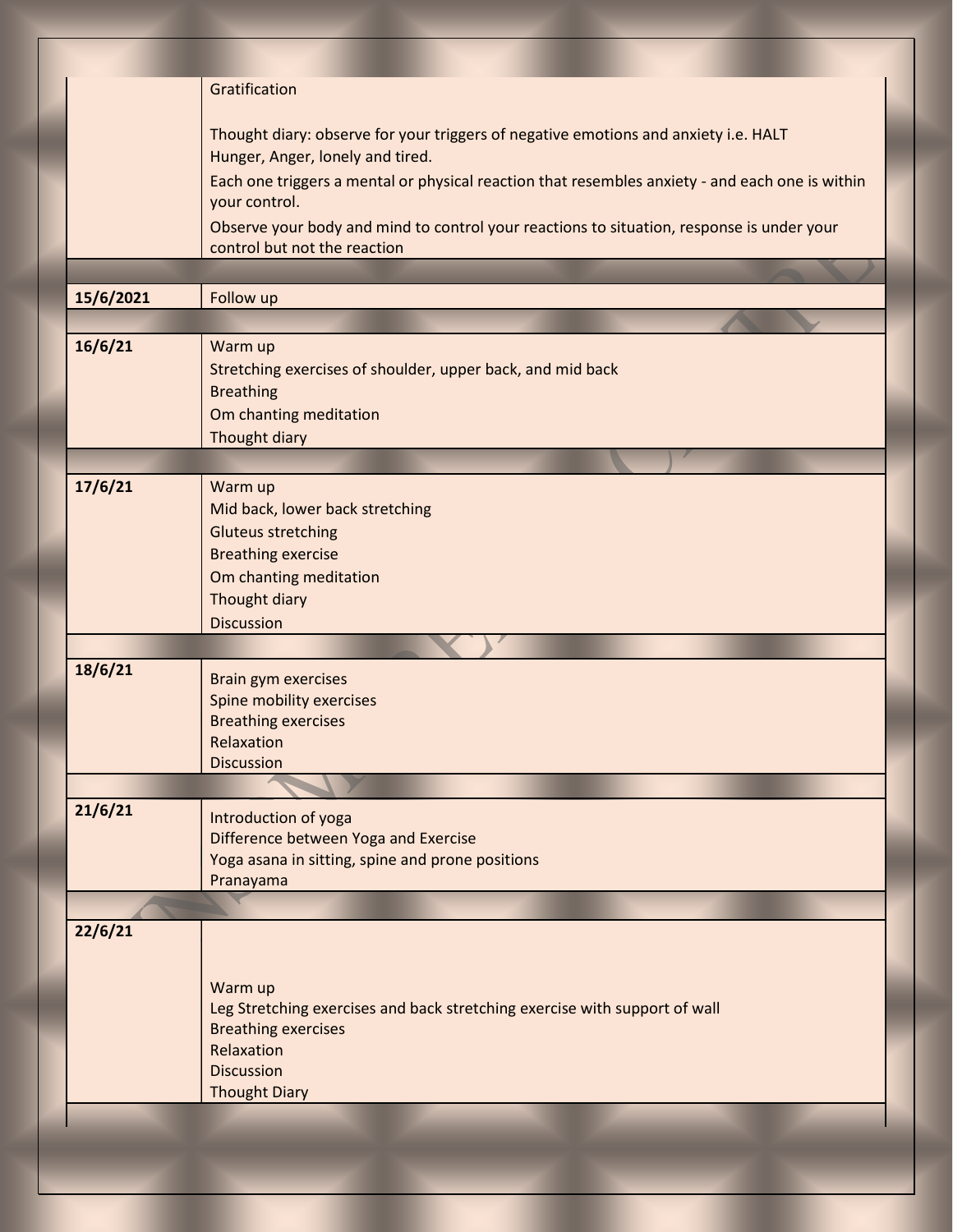| 23/6/21 | Warm up                                                                                        |
|---------|------------------------------------------------------------------------------------------------|
|         | Surya Namaskar                                                                                 |
|         | Yoga Asana                                                                                     |
|         |                                                                                                |
|         | Pranayama                                                                                      |
|         | Om chanting                                                                                    |
|         | Gratification                                                                                  |
|         | <b>Thought Diary discussion</b>                                                                |
|         |                                                                                                |
| 25/6/21 | <b>Discussion on HALT</b>                                                                      |
|         |                                                                                                |
| 28/6/21 |                                                                                                |
|         | Warm up                                                                                        |
|         | Aerobic exercises                                                                              |
|         | Pranayama                                                                                      |
|         | Om chanting                                                                                    |
|         | <b>Meditation</b>                                                                              |
|         | Discussion on stamina building                                                                 |
|         |                                                                                                |
| 29/6/21 | Warm up                                                                                        |
|         | <b>Aerobics exercises</b>                                                                      |
|         | Pranayama                                                                                      |
|         | Relaxation                                                                                     |
|         | Discussion on:                                                                                 |
|         | <b>Stamina building</b>                                                                        |
|         | Activity and exertion scoring                                                                  |
|         | <b>Exercise scheduling</b>                                                                     |
|         | Thought diary:                                                                                 |
|         | 1. HALT observe your negative emotions for HALT basic needs (hunger, anger, lonely, tiredness) |
|         | 2. STOP have to do 3-4 times or when you are feelings stressful use it and reduce your         |
|         | overwhelm                                                                                      |
|         |                                                                                                |
|         |                                                                                                |
|         | The stop will help you to defuse stress in the moment.                                         |
|         | Creating space in the day to pause, slow down a racing mind, and get back into the present     |
|         | moment has been shown to be incredibly helpful in reducing the negative effects of stress.     |
|         | Taking a brief pause-even for less than one minute can help you gain perspective and           |
|         | determine the best possible acting you can take next.                                          |
|         | Overtime and with practice, this way of responding becomes a habit.                            |
|         |                                                                                                |
|         | <b>STOP</b>                                                                                    |
|         |                                                                                                |
|         | S: Interrupt your thoughts with the command 'stop and pause whatever you are doing.            |
|         |                                                                                                |
|         | T: Take a Breath                                                                               |
|         | Notice your breathing for a second.                                                            |
|         | Breathe in slowly through the nose, expanding the belly, exhale slowly and deeply through      |
|         | pursed lips.                                                                                   |
|         |                                                                                                |
|         | O: Observe                                                                                     |
|         | Become the observer of your thoughts, emotions and physical reactions. What thoughts do you    |
|         | notice? What emotions are present? How does your body feel? Tune in and sit with whatever      |
|         |                                                                                                |
|         |                                                                                                |